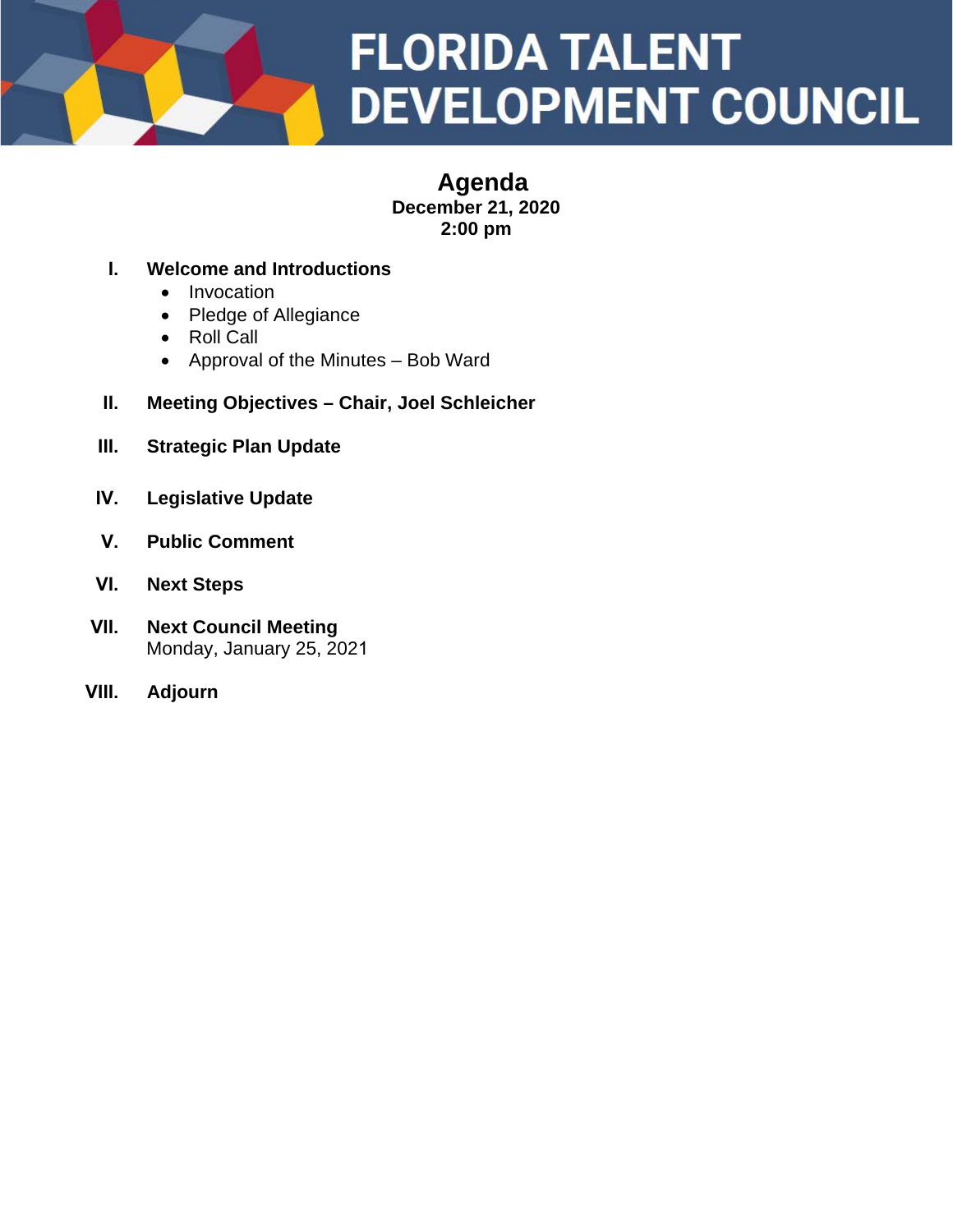

### **December 21, 2020 2:00 pm Call-In Information**

Join from your computer, tablet or smartphone:

https://teams.microsoft.com/l/meetupjoin/19%3ameeting\_MDgyOWU1OGMtMTA0OS00ZjUyLTlhYTUtOWRjNDllYWI4YWQ3%40thre ad.v2/0?context=%7b%22Tid%22%3a%22931da019-f64e-4908-b0f6- 92f46f78c512%22%2c%22Oid%22%3a%22d325cc79-1f7f-4947-814f-952ccf50848d%22%2c%22IsBroadcastMeeting%22%3atrue%7d

You can also dial in using your phone:

1(850) 988-5144

Access Code: 520 517 172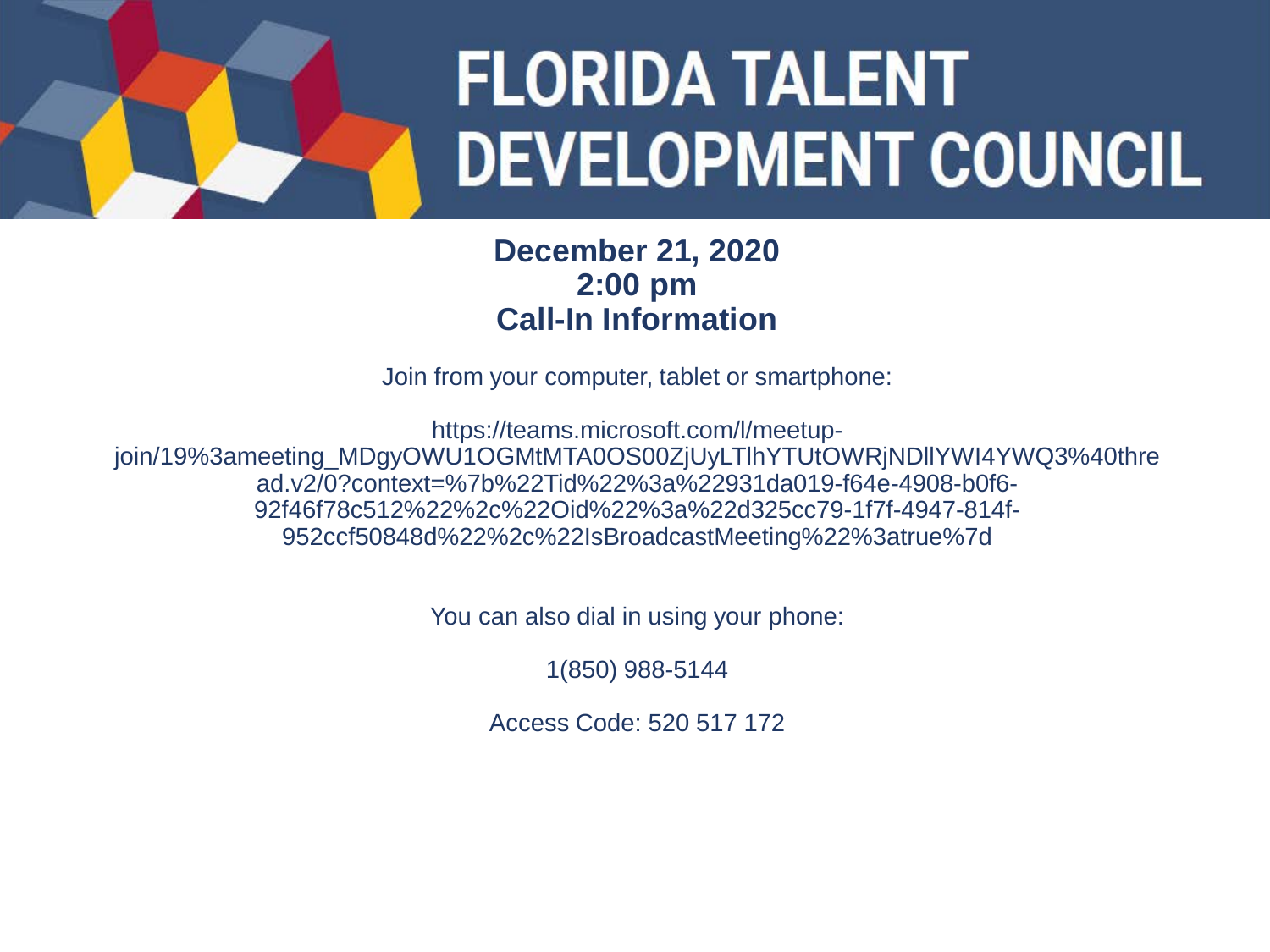### **Meeting Minutes**

**November 24, 2020** 3:00 pm

### **Members Present:**

Joel Schleicher, Chair Michelle Dennard, Vice Chair Tim Cerio Chancellor Marshall Criser Marva Johnson Adrienne Johnston for Dane Eagle Chancellor Eric Hall for Commissioner Richard Corcoran Chancellor Kathy Hebda Bob O'Leary for Bob Boyd Representative Rene Plasencia Jamal Sowell Bob Ward Mark Wilson

**Members Excused:** Senator Hutson, Chancellor Henry Mack, Justin Berkowitz

### **Others Present:**

- Katie Crofoot
- Nicole Duque

### **I. Welcome, Roll Call and Approval of Minutes**

- Joel Schleicher welcomed members.
- Joel Schleicher led the invocation, and Bob Ward led the pledge of allegiance.
- Katie Crofoot called roll.
- Council members approved the October 27, 2020 meeting minutes as presented.

### **II. Calendar Discussion**

Members approved the 2021 council meeting schedule.

### **III. Meeting Objectives**

Joel Schleicher reviewed the meeting objectives.

### **IV. Discussion: Strategic Priority Two (Part One)**

Michelle Dennard reviewed the following aspects of workforce readiness:

- Apprenticeships and work-based learning
- Early career-related education and exposure
- Essential and occupational skills gaps
- Career pathways
- Increasing postsecondary transitions and credential attainment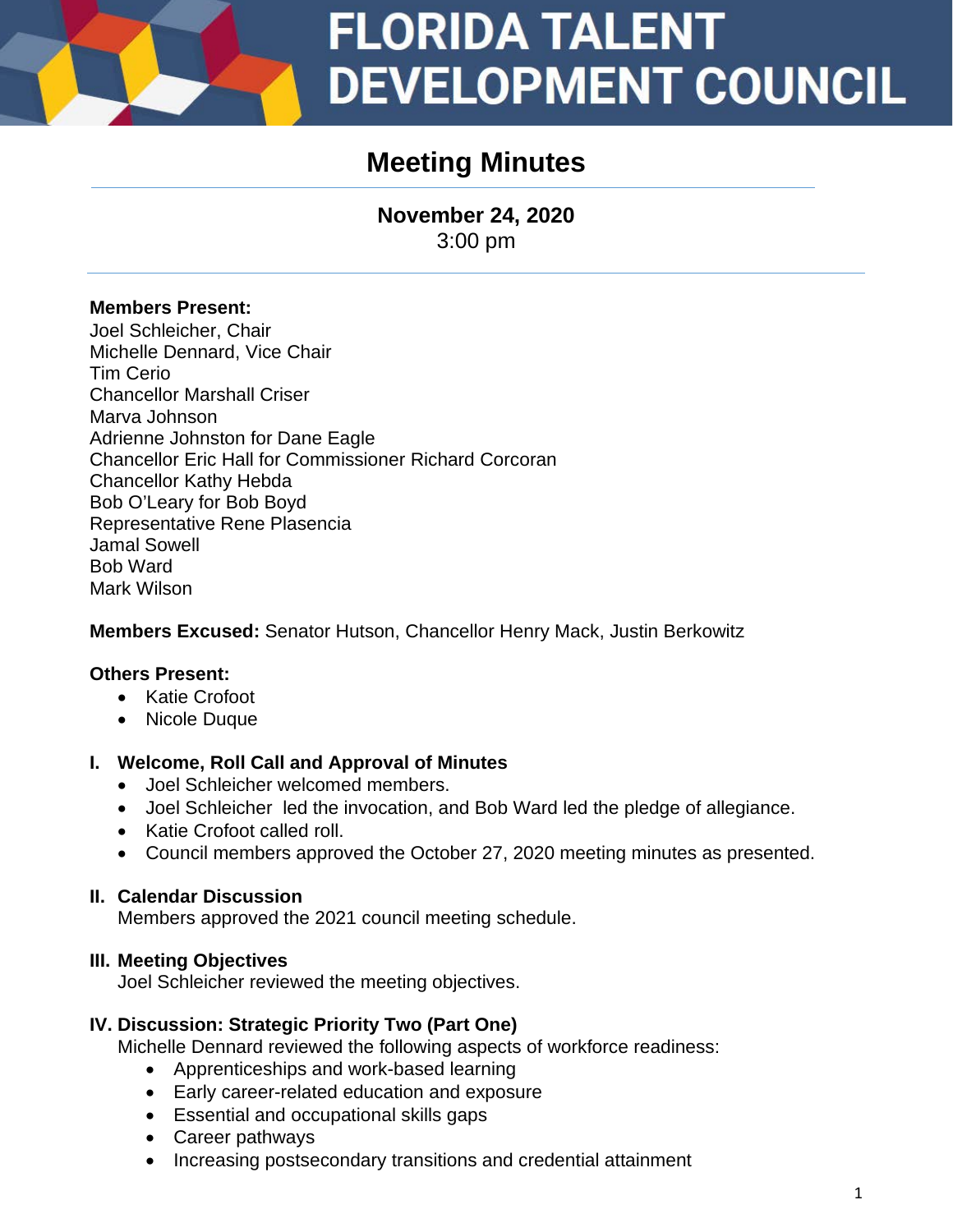### **V. Presentation**

• Jamie Grant, State Chief Information Officer

### **VI. Discussion: Strategic Priority Two (Part Two)**

Mark Wilson reviewed the Florida 2030 Blueprint and the Florida Workforce 2030 report. Topics included:

- Alignment of policy and systems to workforce needs
- Workforce priorities from job creators in Florida
- Career pathways with a focus on industry needs
- Work-based learning and training programs
- Equity gaps

#### **VII. Discussion: Strategic Priority Three**

Katie Crofoot introduced strategic priority three, and she presented the opportunity for members to highlight some examples of cross-sector collaboration in the meeting as well as the option to highlight some examples more in depth at future meetings. Below are some examples mentioned by members during this discussion.

- o Valencia College recently announced a partnership with Orange County government, Osceola County government and CareerSource Central Florida to provide vocational training to residents for jobs that employers are hiring for currently including manufacturing, commercial truck driving and other occupations.
- o The Tampa Bay Partnership, business/industry leaders, community leaders, local universities and colleges, and CareerSource came together to discuss a strategic plan for talent needs in the region.
- o Randall Construction has a partnership with Orange County Public Schools to provide at-risk students the opportunity to work a paid internship where they learn new skills (e.g. HVAC) and are matched with a mentor from the company.

### **VIII.Public Comment**

No public comment.

### **IX. Next Steps**

- Michelle Dennard will be spearheading the rebranding of the strategic plan and will give a status update at the December 21 meeting.
- Representative Plasencia will speak to the Council at the December 21 meeting on engaging in the legislative process.
- Members are encouraged to submit examples of cross-sector collaboration that they would like to highlight at future meetings.
- Staff will work on identifying meeting spaces in Tallahassee for 2021.

### **X. Adjourn**

Joel Schleicher adjourned the meeting.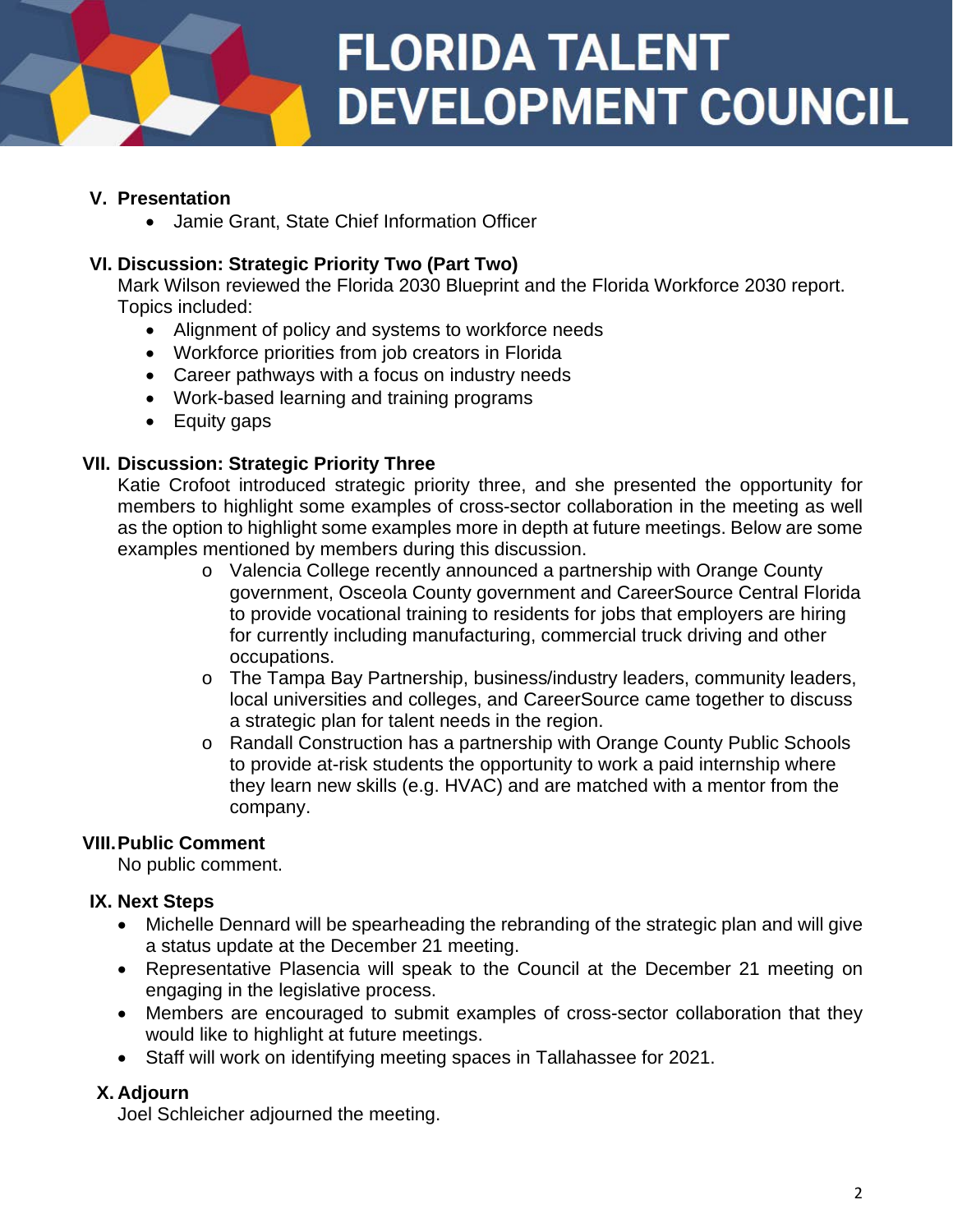

## **December 21, 2020 2:00 PM**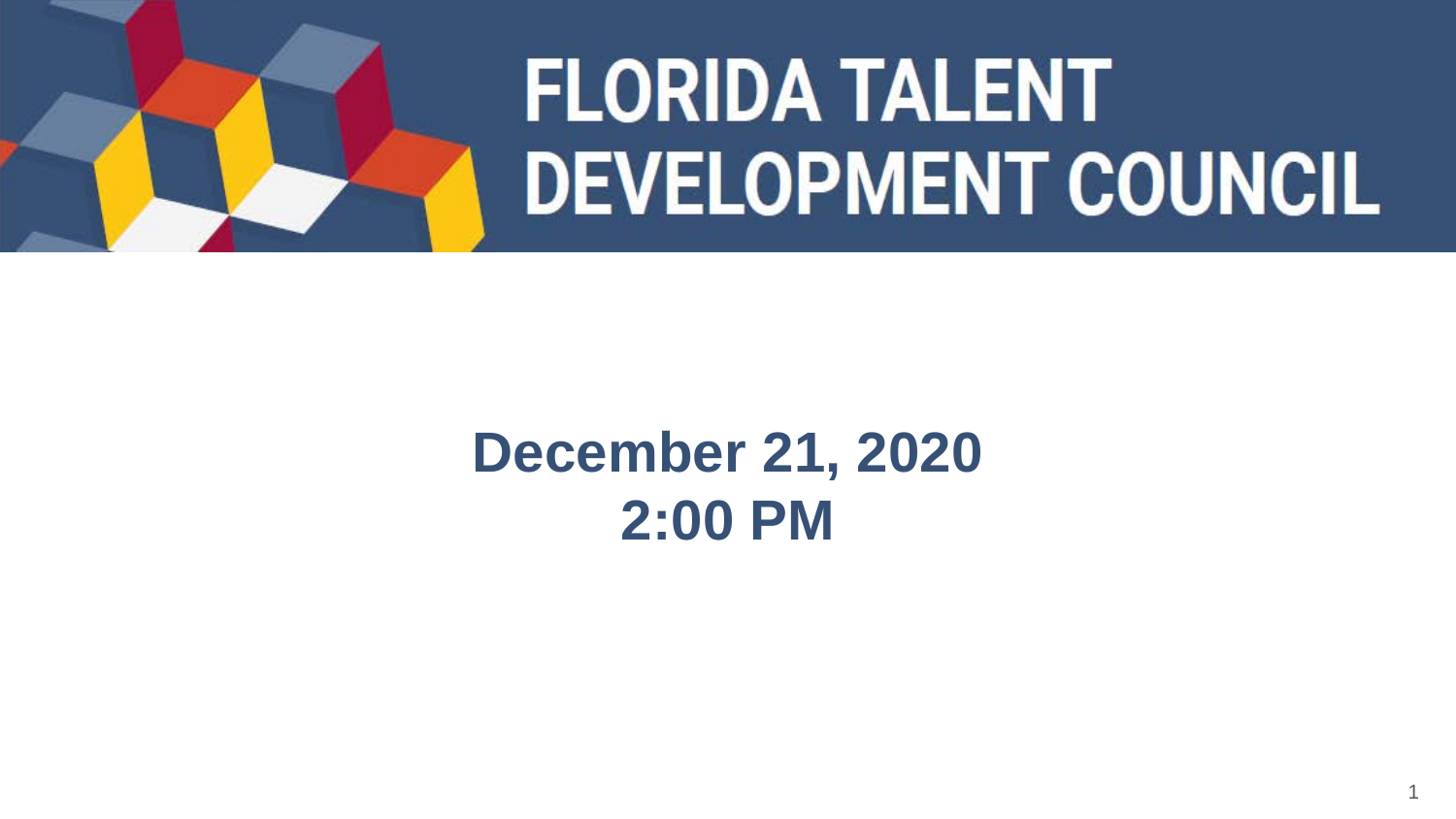## **Agenda**

### **I. Welcome and Introductions**

- 
- Invocation<br>• Pledge of Allegiance
- 
- Roll Call<br>• Approval of the Minutes Bob Ward
- **II. Meeting Objectives – Chair, Joel Schleicher**
- **III. Strategic Plan Update**
- **IV. Legislative Update**
- **V. Public Comment**
- **VI. Next Steps**
- **VII. Next Council Meeting** Monday, January 25, 2021

**VIII. Adjourn**

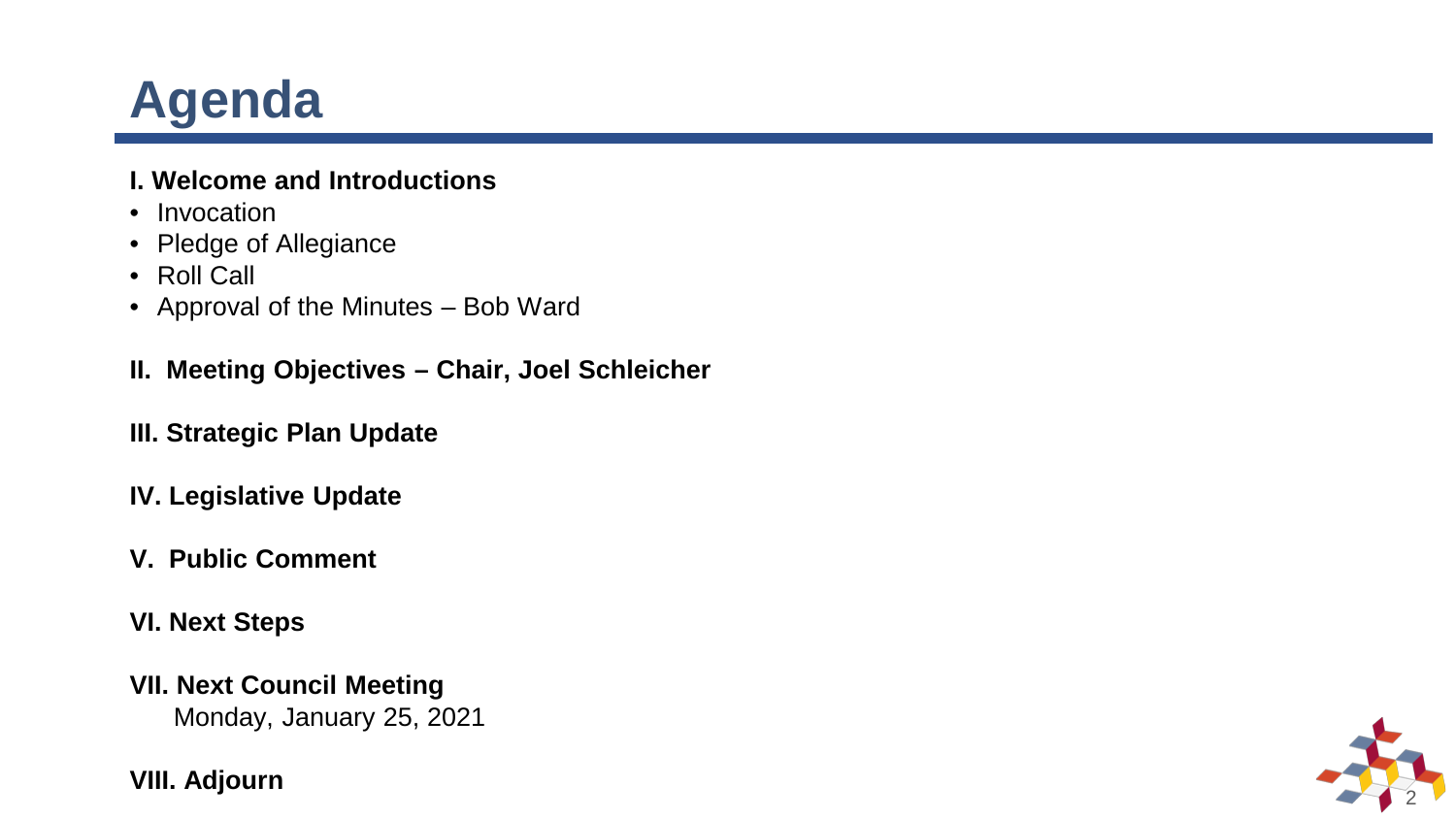## **Meeting Objectives**

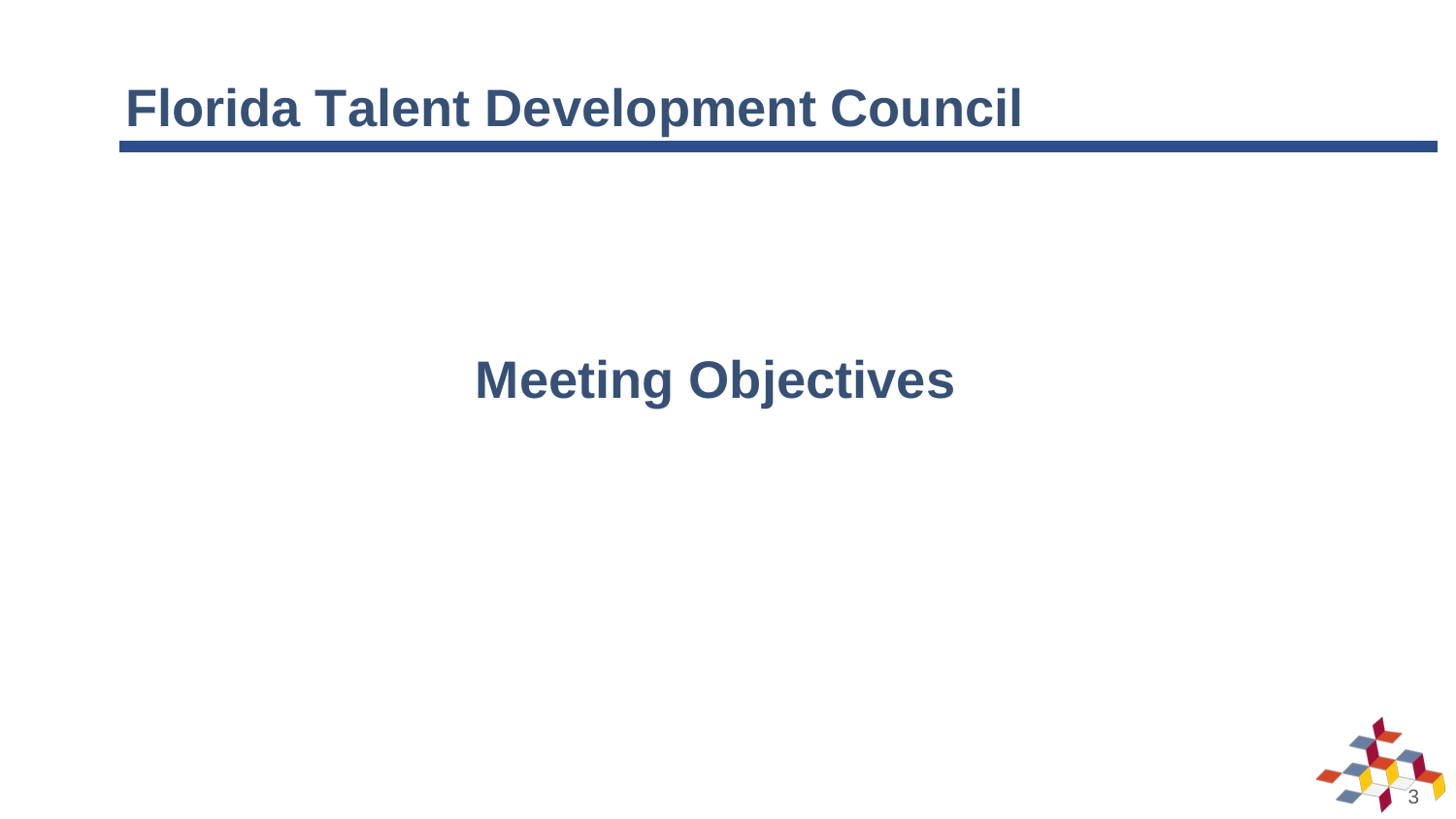## **Strategic Plan Update**

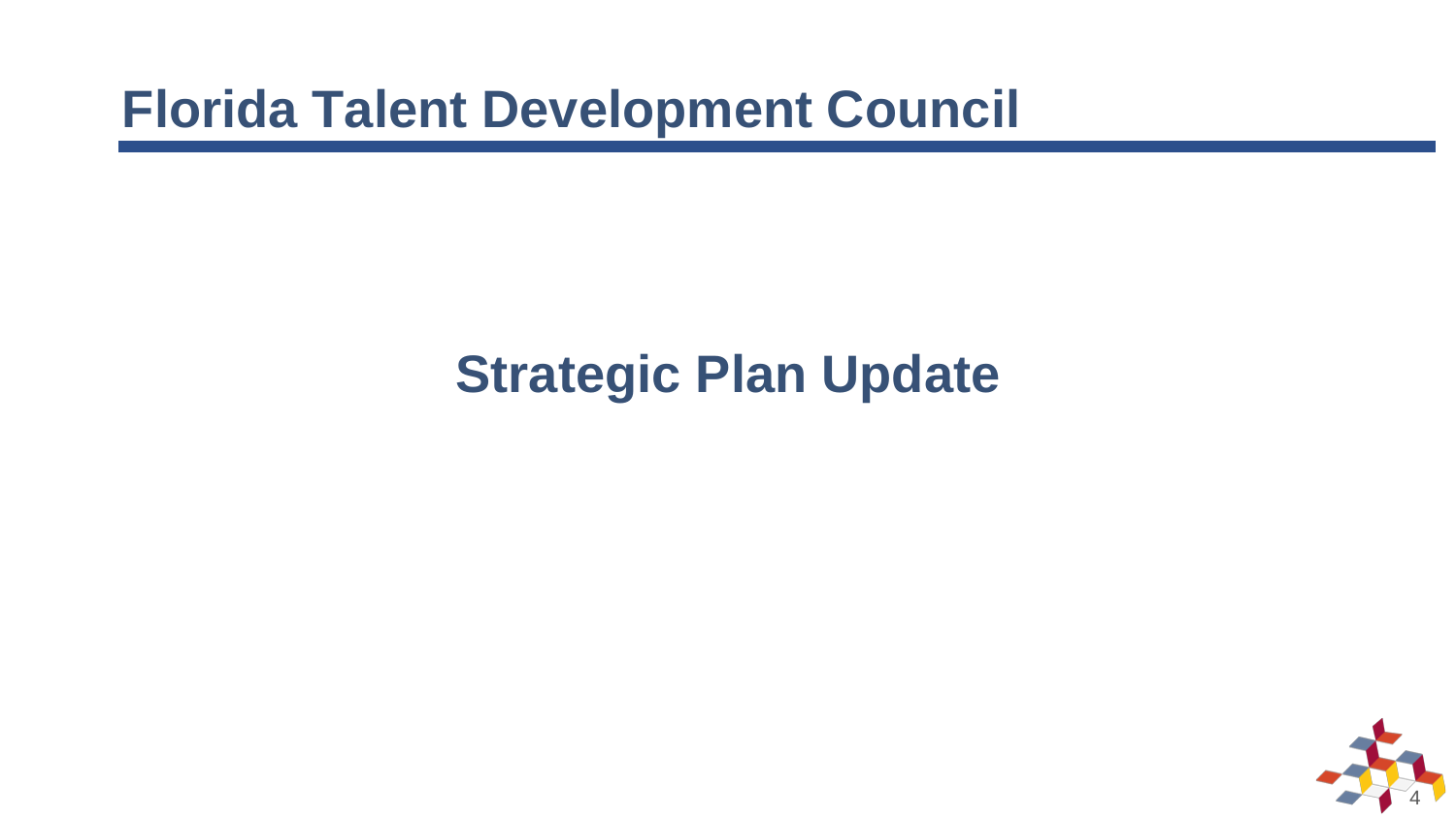## **Legislative Update**

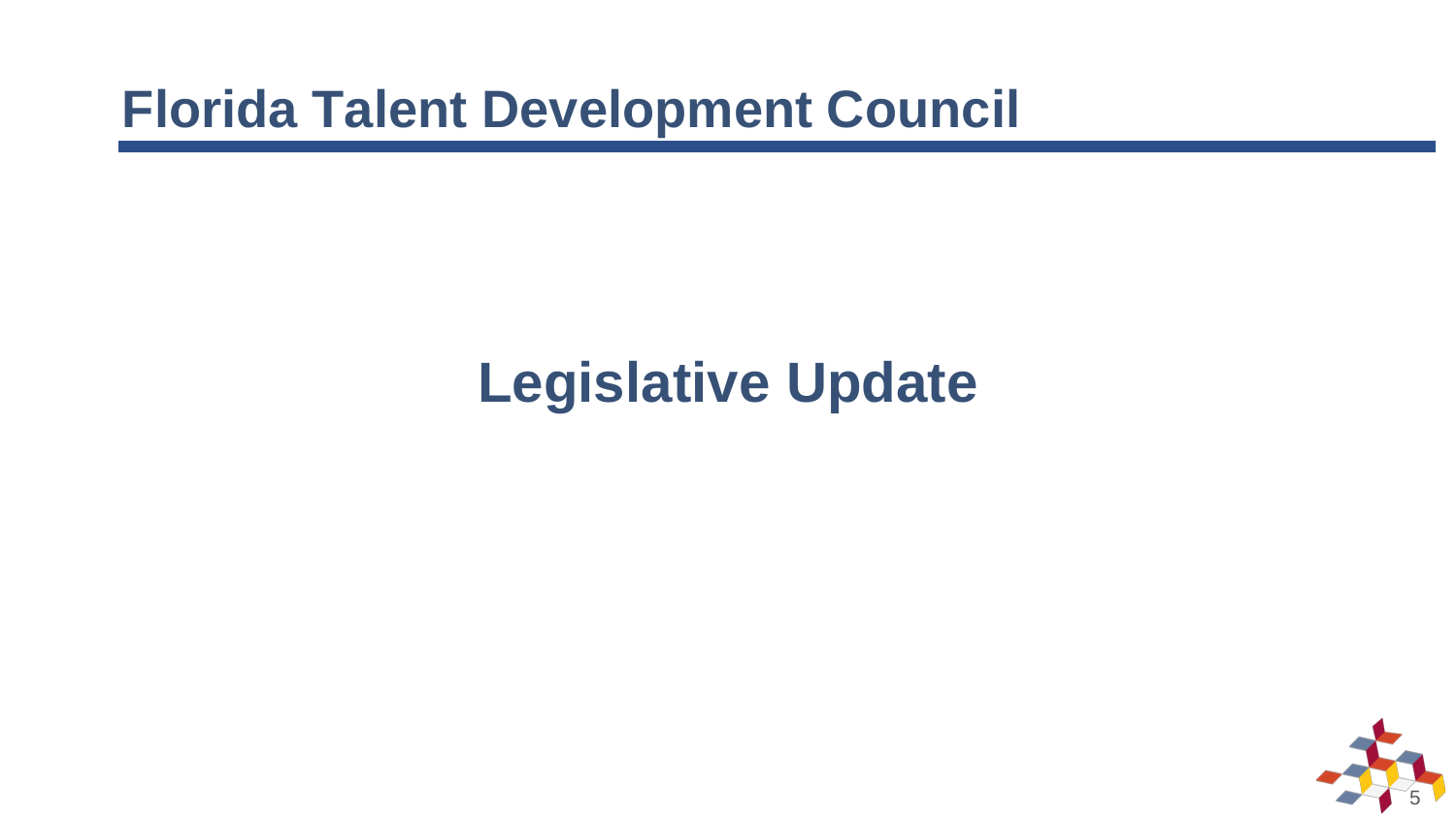## **Public Comment**

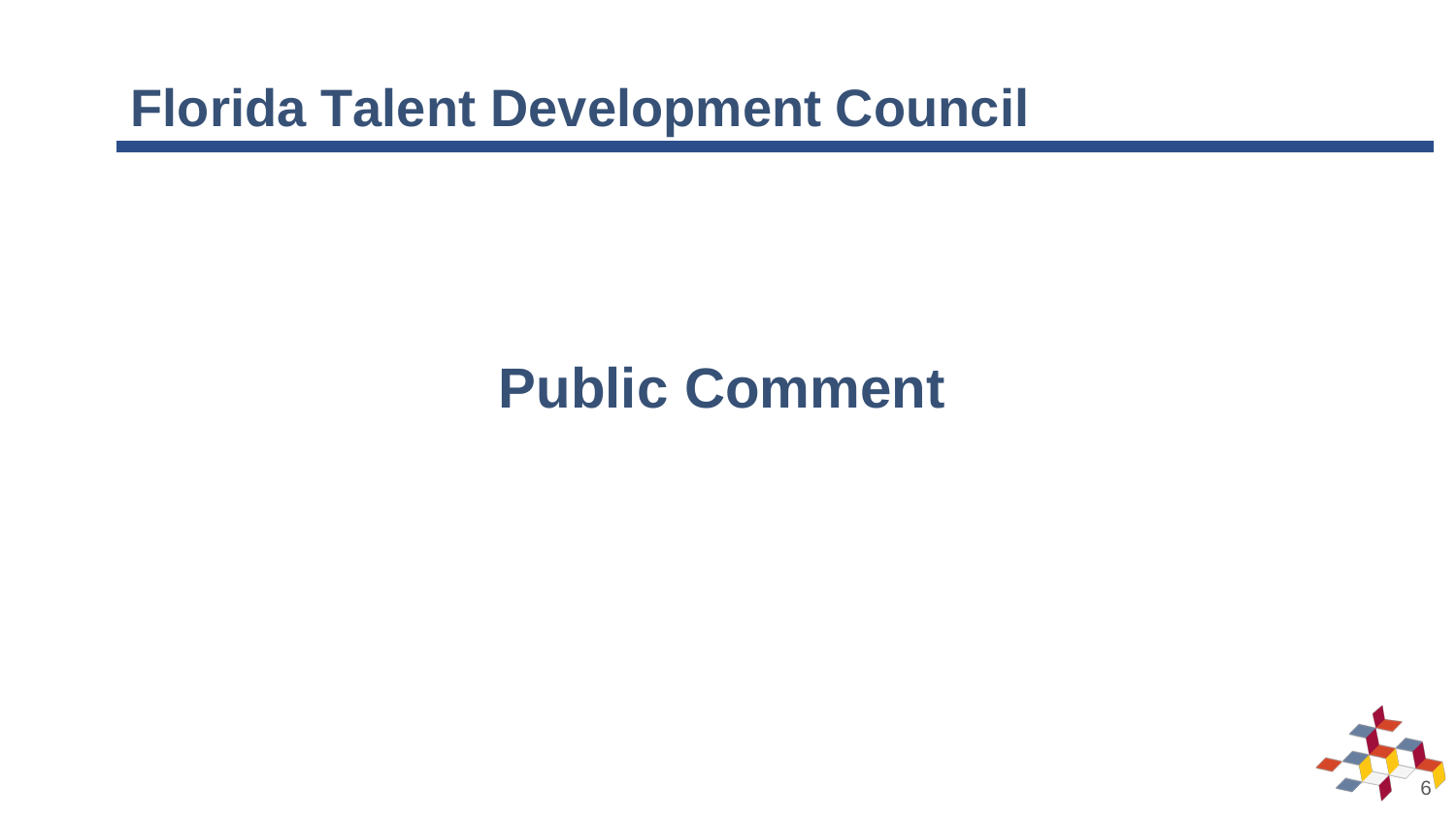## **Next Steps**